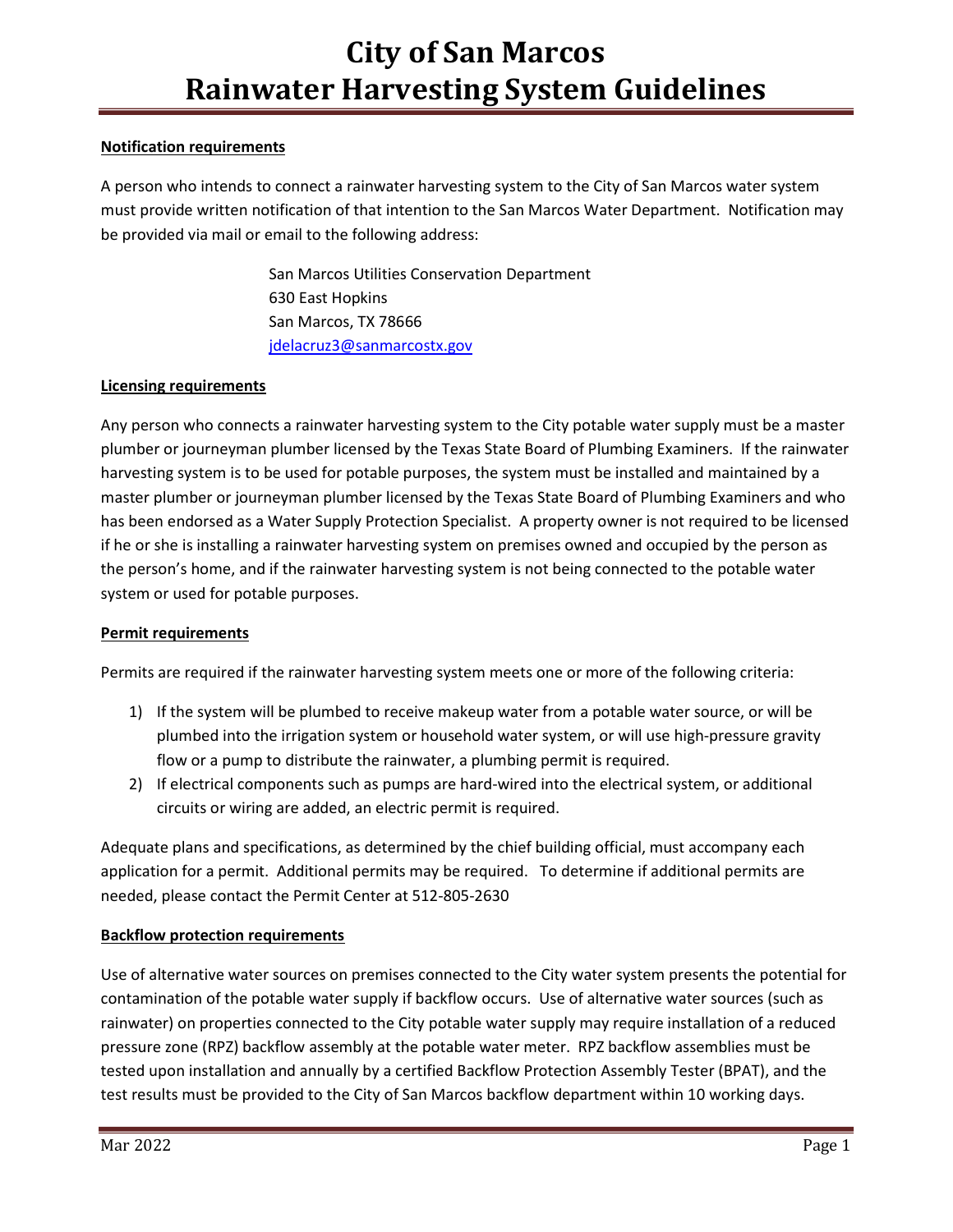# City of San Marcos Rainwater Harvesting System Guidelines

If the City potable water system will provide makeup supply to the rainwater system, it may be connected only to the rainwater storage tank and not to the plumbing of a structure. A backflow prevention assembly or an air gap must be installed at the rainwater storage tank to ensure a physical separation between the rainwater system and the public water system.

Premises with rainwater systems may be subject to inspection by City personnel for potential contamination and backflow hazards.

### Construction, installation and maintenance standards

All rainwater harvesting systems shall be constructed, installed and maintained in accordance with state and federal laws, City of San Marcos building codes, and manufacturer specifications. Rainwater harvesting systems must be maintained as follows:

- 1) May not create a public health hazard or nuisance to the general public;
- 2) Must be maintained as needed to keep system functioning as designed;
- 3) Must prevent accumulation of unwholesome, stagnant or offensive water;
- 4) Must prevent the attraction and breeding of mosquitoes and other pests;
- 5) May not be used for storage of anything other than water or for any purpose other than its intended purpose as a rainwater harvesting system.

#### Storage tank standards

All tanks and barrels, regardless of size, must meet the following minimum tank standards:

- 1) Must be covered and vents screened to discourage mosquito breeding;
- 2) Must be opaque, either upon purchase or painted later, to prevent algae growth;
- 3) Must never have been used to store hazardous materials;
- 4) Must be accessible for cleaning and repair;
- 5) Access openings in excess of 12 inches in diameter must be secured to prevent unintended entry and tampering;
- 6) Must have an overflow discharge port that directs flow away from foundations and other structures;
- 7) Must be placed on a stable, level surface that is capable of holding the maximum possible weight when full;
- 8) Must be labeled "Rainwater Do Not Drink" or "Nonpotable Water Do Not Drink" or similar phrasing that clearly indicates the water is not suitable for human consumption.

#### Rebates and incentives

Section 151.355 of the Texas tax Code exempts rainwater harvesting equipment and supplies from state sales tax. To claim this exemption, the purchaser must furnish a Texas Sales and Use Tax Resale/Exemption Certification, Form 01-339, to the supplier of the equipment at the time of purchase. The form is available at https://comptroller.texas.gov/taxes/sales/forms/index.php.